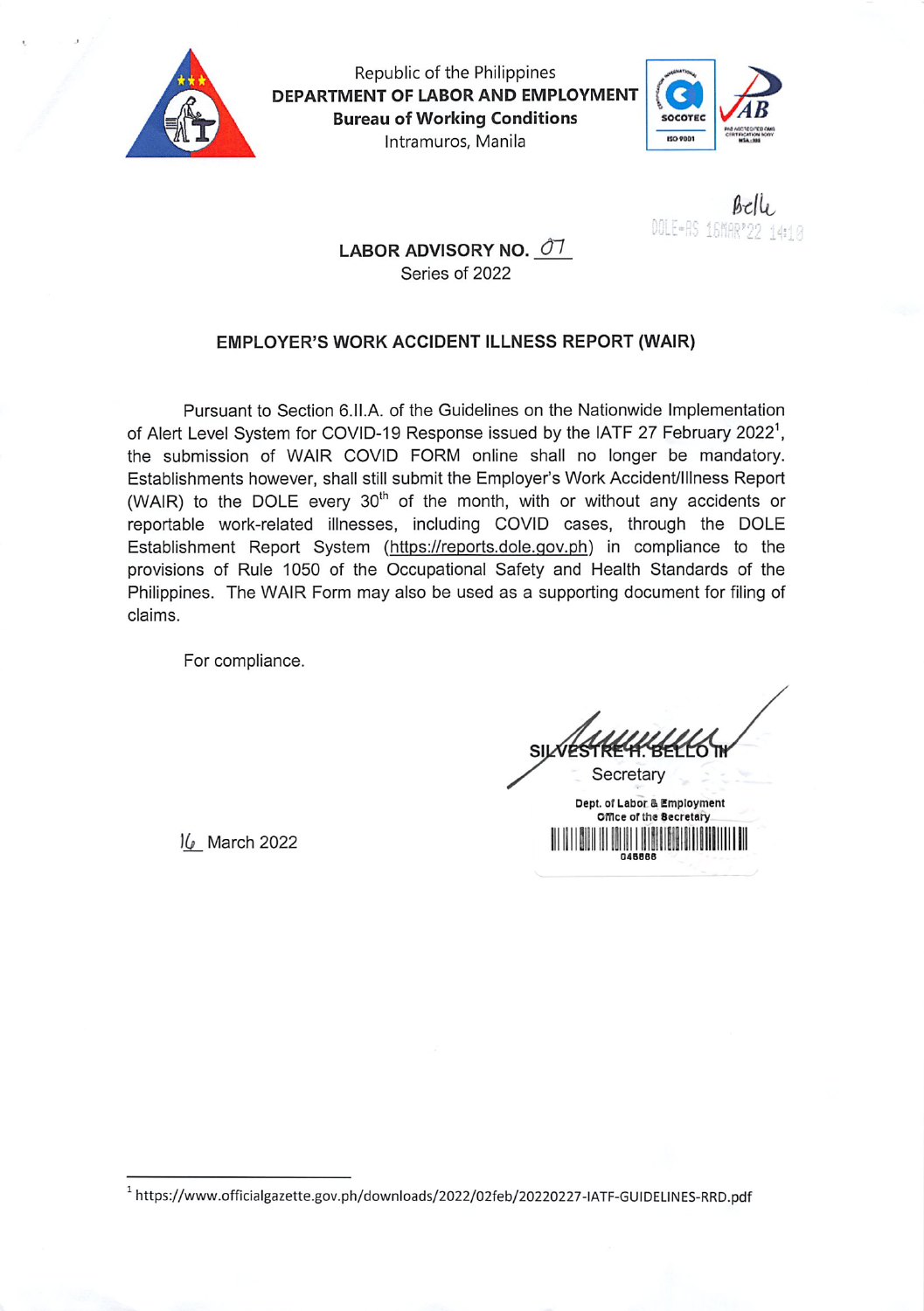

Republic of the Philippines Department of Labor and Employment **BUREAU OF WORKING CONDITIONS** Manila



**WAIR-A**

## **EMPLOYER'S WORK ACCIDENT/ILLNESS REPORT**

(This report shall be submitted by the employer to the DOLE every 30th of the month, with or without any accidents or reportable work-related illness, including COVID cases, through the DOLE Establishment Report System (ERS). This WAIR Form may also be used as a supporting document for filing of claims.)

|                     | 1. Establishment:                                                                                                                                                                                                                                                                  |  |
|---------------------|------------------------------------------------------------------------------------------------------------------------------------------------------------------------------------------------------------------------------------------------------------------------------------|--|
|                     | 2. Address:                                                                                                                                                                                                                                                                        |  |
| <b>EMPLOYER</b>     | Nature of Business:                                                                                                                                                                                                                                                                |  |
|                     | 3. Name of Employer:                                                                                                                                                                                                                                                               |  |
|                     | Nationality:                                                                                                                                                                                                                                                                       |  |
|                     | 4. Number of Employees:<br>Female<br>Total<br>Male                                                                                                                                                                                                                                 |  |
| <b>INJURED/ILL</b>  | 5. Name:                                                                                                                                                                                                                                                                           |  |
| <b>PERSON</b>       | Sex: William Sex: New York 1999<br>Civil Status:<br>Age: the contract of the contract of the contract of the contract of the contract of the contract of the contract of the contract of the contract of the contract of the contract of the contract of the contract of the contr |  |
| (Use WAIR-B for     | 6. Address:                                                                                                                                                                                                                                                                        |  |
| multiple injured    | 7. Average Weekly Wage: ₱<br>No. of Dependents:                                                                                                                                                                                                                                    |  |
| Workers)            | 8. Length of service prior to accident or illness:                                                                                                                                                                                                                                 |  |
|                     | 9. Employment Status                                                                                                                                                                                                                                                               |  |
|                     | $\Box$ Regular<br>$\Box$ Probationary<br>$\Box$ Fixed Term/Project Based                                                                                                                                                                                                           |  |
|                     | $\Box$ Regular-Seasonal $\Box$ Contractor's Employee<br>$\Box$ Casual                                                                                                                                                                                                              |  |
|                     | 10. Occupation:<br>Years of Experience at Occupation:                                                                                                                                                                                                                              |  |
|                     | 11. Work Shift Start:<br>Hours of work/day:<br>Work Shift End:<br>Day/Week:                                                                                                                                                                                                        |  |
| <b>ILLNESS</b>      | 12. Reportable Illness:                                                                                                                                                                                                                                                            |  |
|                     | If reported illness is COVID-19, was it fatal?<br>$\Box$ Yes<br>$\Box$ No                                                                                                                                                                                                          |  |
|                     | 13. Affected Worker's Work Location:                                                                                                                                                                                                                                               |  |
|                     | $\Box$ Hybrid/Combination<br>$\Box$ Physically Reporting to Work<br>$\Box$ In Alternative Work Arrangement                                                                                                                                                                         |  |
|                     |                                                                                                                                                                                                                                                                                    |  |
|                     | 14. Date Illness Begun:<br>Date Returned to Work:                                                                                                                                                                                                                                  |  |
|                     | and/or Days Charged:<br>15. Days Lost:                                                                                                                                                                                                                                             |  |
|                     | 16. Date of accident:<br>Time:                                                                                                                                                                                                                                                     |  |
| <b>ACCIDENT</b>     | 17. The accident involved:<br>$\Box$ Personal Injury<br>$\Box$ Property Damage                                                                                                                                                                                                     |  |
|                     | 18. Description of accident (Give full details on how accident occurred):                                                                                                                                                                                                          |  |
|                     |                                                                                                                                                                                                                                                                                    |  |
|                     |                                                                                                                                                                                                                                                                                    |  |
|                     | 19. Was injured doing regular part of job at the time of accident:                                                                                                                                                                                                                 |  |
|                     | If not, why?                                                                                                                                                                                                                                                                       |  |
|                     |                                                                                                                                                                                                                                                                                    |  |
| <b>NATURE &amp;</b> | 20. Extent of Disability:                                                                                                                                                                                                                                                          |  |
| <b>EXTENT OF</b>    | $\Box$ Medical Treatment $\Box$ Fatal $\Box$ Permanent Partial $\Box$ Temporary Total<br>$\Box$ Permanent Total                                                                                                                                                                    |  |
| <b>INJURY/IES</b>   | 21. Nature of injury: (see ILO Reference tab)                                                                                                                                                                                                                                      |  |
|                     | Part/s of Body Affected<br>$\Box$ Left Leg<br>$\Box$ Groin<br>Chest                                                                                                                                                                                                                |  |
|                     | Head<br>Left Arm<br><b>Right Arm</b><br>$\Box$ Left Foot<br>Abdomen<br>$\Box$ Buttocks<br>$\Box$ Right Forearm<br>$\Box$ Front Neck<br>П<br>Left Forearm                                                                                                                           |  |
|                     | <b>Upper Back</b><br>$\Box$ Left Thigh<br>ப<br><b>Right Leg</b><br>$\Box$ Left Hand<br>$\Box$ Right Hand<br>$\Box$ Back Neck                                                                                                                                                       |  |
|                     | $\Box$ Lower Back<br>$\Box$ Right Thigh $\Box$ Right Foot                                                                                                                                                                                                                          |  |
|                     | 22. Date Disability Begun:<br>Date Returned to Work:                                                                                                                                                                                                                               |  |
|                     | and/or Days Charged:<br>23. Days Lost:                                                                                                                                                                                                                                             |  |
|                     |                                                                                                                                                                                                                                                                                    |  |
|                     | 24. The Agency Involved:<br>(i.e. Machine, equipment, chemical)                                                                                                                                                                                                                    |  |
| <b>CAUSE OF</b>     | (Specific part of equipment/machine)<br>25. The Agency part Involved:                                                                                                                                                                                                              |  |
| <b>ACCIDENT</b>     | 26. Accident Type: (see ILO Reference tab)                                                                                                                                                                                                                                         |  |
|                     | 27. Unsafe Mechanical or Physical Condition:                                                                                                                                                                                                                                       |  |
|                     | 28. The Unsafe Act:                                                                                                                                                                                                                                                                |  |
|                     | 29. Contributing Factor:                                                                                                                                                                                                                                                           |  |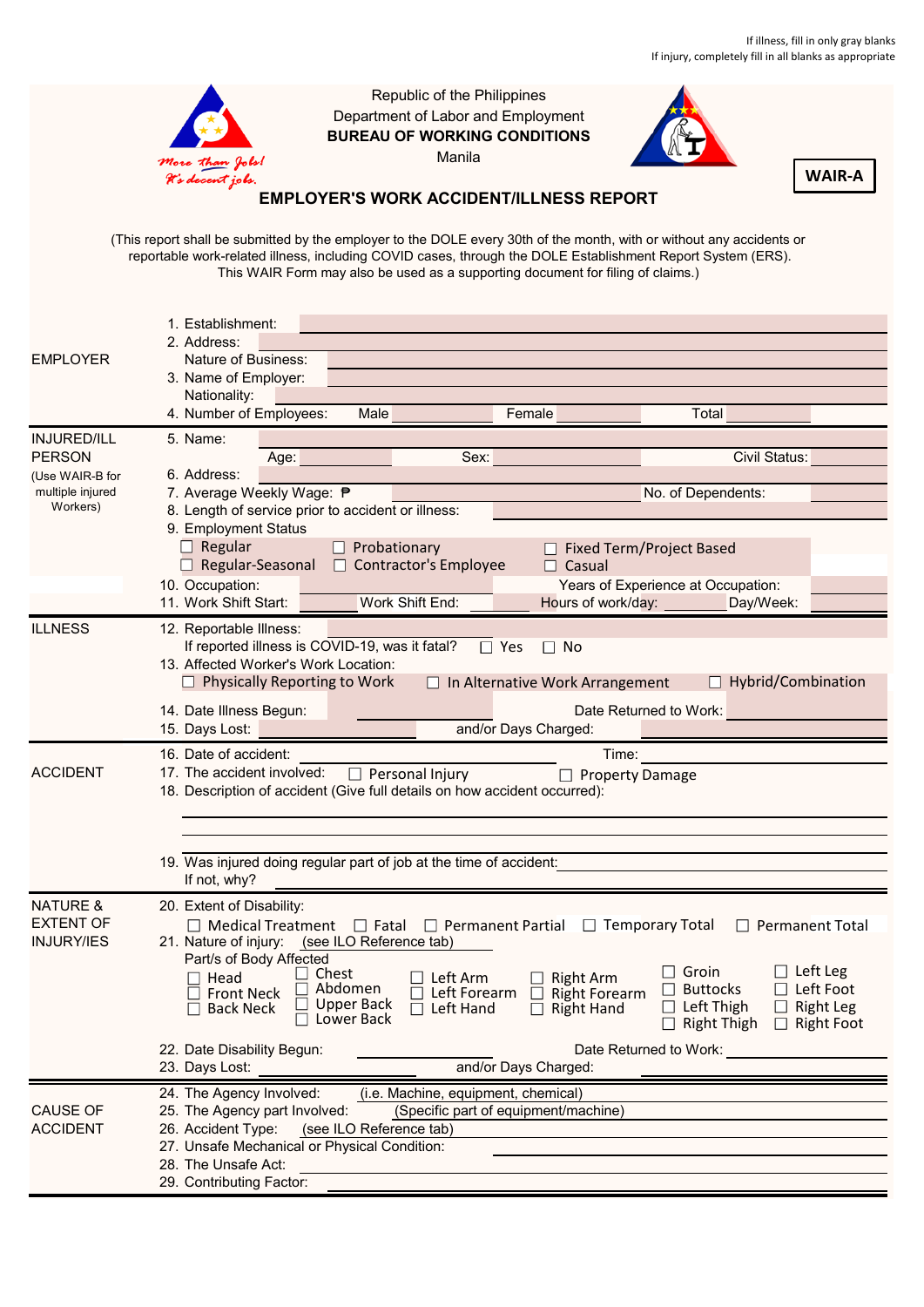|                               | 30. Preventive Measures (taken or recommended):                                                                                                         |                                                                                                                                                                                                                                |
|-------------------------------|---------------------------------------------------------------------------------------------------------------------------------------------------------|--------------------------------------------------------------------------------------------------------------------------------------------------------------------------------------------------------------------------------|
| CONTROL/<br><b>PREVENTIVE</b> | 31. Mechanical guards, personal protective equipment and other safeguards                                                                               |                                                                                                                                                                                                                                |
| <b>MEASURES</b>               | 32. Were all safeguards in use?<br>If not, why?<br>$\square$ Yes<br>$\Box$ No                                                                           |                                                                                                                                                                                                                                |
|                               | 33. Control Instituted:                                                                                                                                 |                                                                                                                                                                                                                                |
|                               | Engineering: (i.e. installed machine guarding)                                                                                                          | Cost <b>₱</b>                                                                                                                                                                                                                  |
|                               | Administrative:<br>(i.e. conducted training/orientation)                                                                                                | Cost <b>₱</b>                                                                                                                                                                                                                  |
|                               | (i.e. provided (specific) PPE)<br>PPE:                                                                                                                  | Cost ₱                                                                                                                                                                                                                         |
|                               | 34. Compensation:<br>₱                                                                                                                                  |                                                                                                                                                                                                                                |
|                               | 35. Medical and Hospitalization:                                                                                                                        |                                                                                                                                                                                                                                |
|                               | 36. Burial:                                                                                                                                             |                                                                                                                                                                                                                                |
| <b>MANPOWER</b>               | 37. Time Lost on Day of Injury:                                                                                                                         |                                                                                                                                                                                                                                |
|                               | 38. Time Lost on Subsequent Days:<br>Hrs. $\qquad \qquad \qquad \qquad$                                                                                 | Mins. ______________________                                                                                                                                                                                                   |
|                               | (treatment or other reasons)                                                                                                                            |                                                                                                                                                                                                                                |
|                               | 39. Time on light work or reduced output:                                                                                                               | Day/s: the contract of the contract of the contract of the contract of the contract of the contract of the contract of the contract of the contract of the contract of the contract of the contract of the contract of the con |
|                               | Percent Output:                                                                                                                                         |                                                                                                                                                                                                                                |
|                               | 40. Damage to Machinery and Tools (Describe):                                                                                                           |                                                                                                                                                                                                                                |
| <b>MACHINERY</b>              |                                                                                                                                                         |                                                                                                                                                                                                                                |
| <b>AND</b>                    | 41. Cost of repair or replacement:<br>₱                                                                                                                 |                                                                                                                                                                                                                                |
| <b>TOOLS</b>                  | 42. Lost Production Time:                                                                                                                               | Cost: <b>₱</b>                                                                                                                                                                                                                 |
|                               | 43. Damage to Materials (Describe):<br>and the control of the control of the control of the control of the control of the control of the control of the |                                                                                                                                                                                                                                |
| <b>MATERIALS</b>              |                                                                                                                                                         |                                                                                                                                                                                                                                |
|                               | 44. Cost of repair or replacement:<br>₱                                                                                                                 |                                                                                                                                                                                                                                |
|                               | 45. Lost Production Time:                                                                                                                               | Cost: $P$                                                                                                                                                                                                                      |
|                               | 46. Damage to Equipment (Describe):                                                                                                                     |                                                                                                                                                                                                                                |
| <b>EQUIPMENT</b>              |                                                                                                                                                         |                                                                                                                                                                                                                                |
|                               | 47. Cost of repair or replacement:<br>₱                                                                                                                 |                                                                                                                                                                                                                                |
|                               | 48. Lost Production Time:                                                                                                                               | Cost: ₱                                                                                                                                                                                                                        |

I/We hereby certify that the information above is accurate to the best of our knowledge. I/We understand that the data contained herein is protected by R.A. 10173 or the Data Privacy of 2012.

**Date** 

OH Personnel / Safety Officer **Employer/Representative** Employer/Representative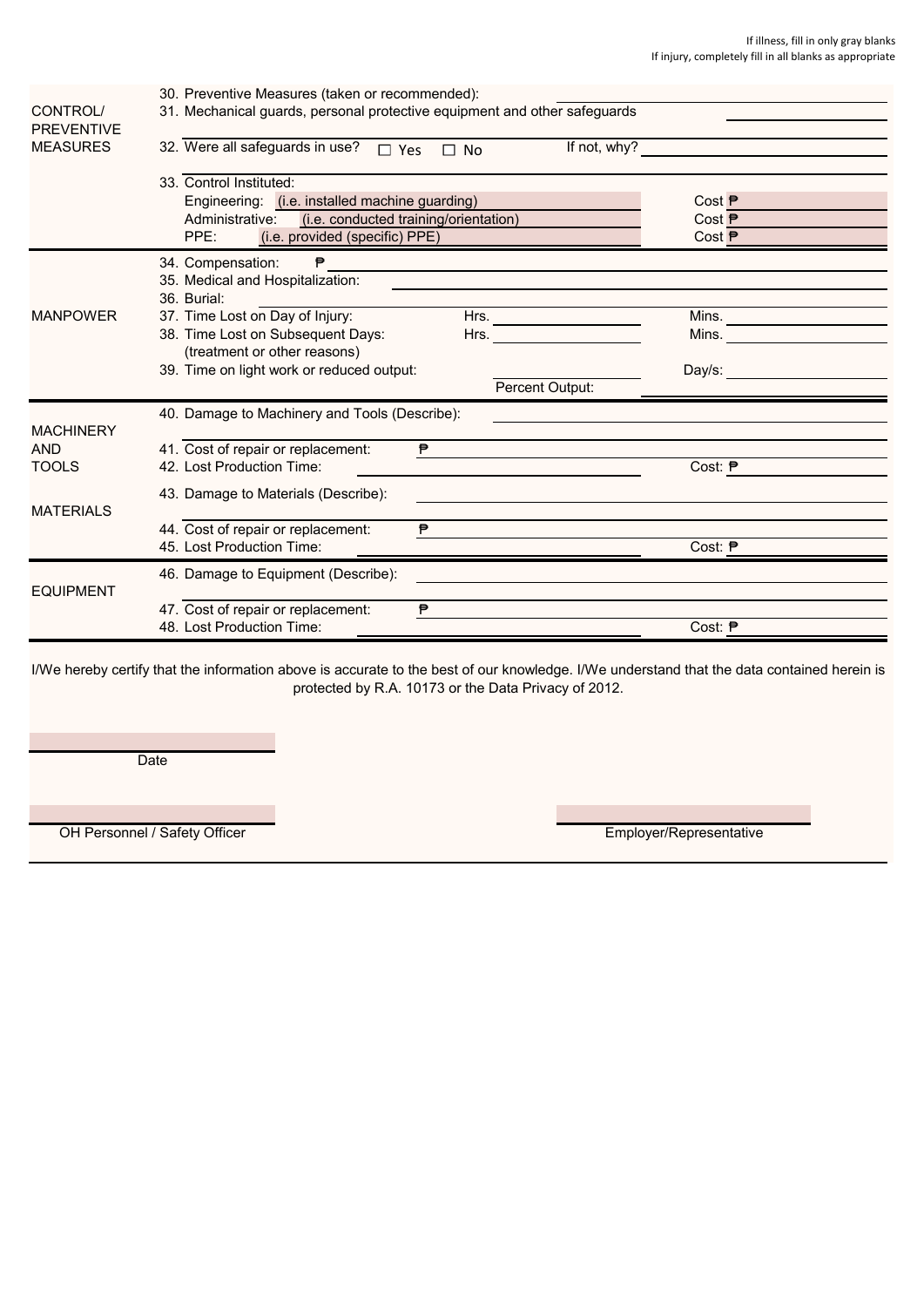

Republic of the Philippines Department of Labor and Employment **BUREAU OF WORKING CONDITIONS** Manila



## **Workers' Data Page**<br>To be attached to WAIR-A. **Work Accident / Illness Report**

**Date of Accident:**

|                                                                                                                             | Time of Accident:           |  |  |  |  |                             |                           |                                                                                                                                      |                            |          |                      |                                      |                                 |                             |             |                                |                                             |              |                              |               |                                                 |              |                  |  |  |
|-----------------------------------------------------------------------------------------------------------------------------|-----------------------------|--|--|--|--|-----------------------------|---------------------------|--------------------------------------------------------------------------------------------------------------------------------------|----------------------------|----------|----------------------|--------------------------------------|---------------------------------|-----------------------------|-------------|--------------------------------|---------------------------------------------|--------------|------------------------------|---------------|-------------------------------------------------|--------------|------------------|--|--|
|                                                                                                                             | <b>Personal Information</b> |  |  |  |  |                             | <b>Employment Details</b> |                                                                                                                                      |                            |          |                      | <b>Illness</b>                       |                                 |                             |             | <b>Nature/Extent of Injury</b> |                                             |              |                              |               |                                                 |              |                  |  |  |
| No. of<br>Civil<br>Name of Injured Worker<br><b>Address</b><br><b>Dependen Sex Occupation</b><br>Age<br><b>Status</b><br>ts |                             |  |  |  |  | Employment<br><b>Status</b> | Average<br>Weekly<br>wage | Length of Years<br>Service in<br><b>Establishm Experi</b> Hours<br>ent Prior to ence of Work<br><b>Accident or</b><br><b>Illness</b> | of<br>at<br>Occup<br>ation | per Day  | Hours<br>per<br>Week | of Work Reportable<br><b>Illness</b> | Date<br><b>Illness</b><br>Begun | Date<br>Returned<br>to Work | <b>Days</b> | Day/s                          | <b>Extent of</b><br>Lost Charged Disability | of<br>Injury | Nature Part/s of<br>Affected | Date<br>Begun | Date<br>the Body Disability Returned<br>to Work | Days<br>Lost | Day/s<br>Charged |  |  |
|                                                                                                                             |                             |  |  |  |  |                             |                           |                                                                                                                                      | Philippine                 | In years |                      |                                      |                                 |                             |             |                                |                                             |              |                              |               |                                                 |              |                  |  |  |
|                                                                                                                             |                             |  |  |  |  |                             |                           |                                                                                                                                      |                            |          |                      |                                      |                                 |                             |             |                                |                                             |              |                              |               |                                                 |              |                  |  |  |
|                                                                                                                             |                             |  |  |  |  |                             |                           |                                                                                                                                      |                            |          |                      |                                      |                                 |                             |             |                                |                                             |              |                              |               |                                                 |              |                  |  |  |
|                                                                                                                             |                             |  |  |  |  |                             |                           |                                                                                                                                      |                            |          |                      |                                      |                                 |                             |             |                                |                                             |              |                              |               |                                                 |              |                  |  |  |
|                                                                                                                             |                             |  |  |  |  |                             |                           |                                                                                                                                      |                            |          |                      |                                      |                                 |                             |             |                                |                                             |              |                              |               |                                                 |              |                  |  |  |
|                                                                                                                             |                             |  |  |  |  |                             |                           |                                                                                                                                      |                            |          |                      |                                      |                                 |                             |             |                                |                                             |              |                              |               |                                                 |              |                  |  |  |
|                                                                                                                             |                             |  |  |  |  |                             |                           |                                                                                                                                      |                            |          |                      |                                      |                                 |                             |             |                                |                                             |              |                              |               |                                                 |              |                  |  |  |
|                                                                                                                             |                             |  |  |  |  |                             |                           |                                                                                                                                      |                            |          |                      |                                      |                                 |                             |             |                                |                                             |              |                              |               |                                                 |              |                  |  |  |
|                                                                                                                             |                             |  |  |  |  |                             |                           |                                                                                                                                      |                            |          |                      |                                      |                                 |                             |             |                                |                                             |              |                              |               |                                                 |              |                  |  |  |
|                                                                                                                             |                             |  |  |  |  |                             |                           |                                                                                                                                      |                            |          |                      |                                      |                                 |                             |             |                                |                                             |              |                              |               |                                                 |              |                  |  |  |
|                                                                                                                             |                             |  |  |  |  |                             |                           |                                                                                                                                      |                            |          |                      |                                      |                                 |                             |             |                                |                                             |              |                              |               |                                                 |              |                  |  |  |
|                                                                                                                             |                             |  |  |  |  |                             |                           |                                                                                                                                      |                            |          |                      |                                      |                                 |                             |             |                                |                                             |              |                              |               |                                                 |              |                  |  |  |
|                                                                                                                             |                             |  |  |  |  |                             |                           |                                                                                                                                      |                            |          |                      |                                      |                                 |                             |             |                                |                                             |              |                              |               |                                                 |              |                  |  |  |
|                                                                                                                             |                             |  |  |  |  |                             |                           |                                                                                                                                      |                            |          |                      |                                      |                                 |                             |             |                                |                                             |              |                              |               |                                                 |              |                  |  |  |
|                                                                                                                             |                             |  |  |  |  |                             |                           |                                                                                                                                      |                            |          |                      |                                      |                                 |                             |             |                                |                                             |              |                              |               |                                                 |              |                  |  |  |
|                                                                                                                             |                             |  |  |  |  |                             |                           |                                                                                                                                      |                            |          |                      |                                      |                                 |                             |             |                                |                                             |              |                              |               |                                                 |              |                  |  |  |

-- Nothing Follows --

WAIR-B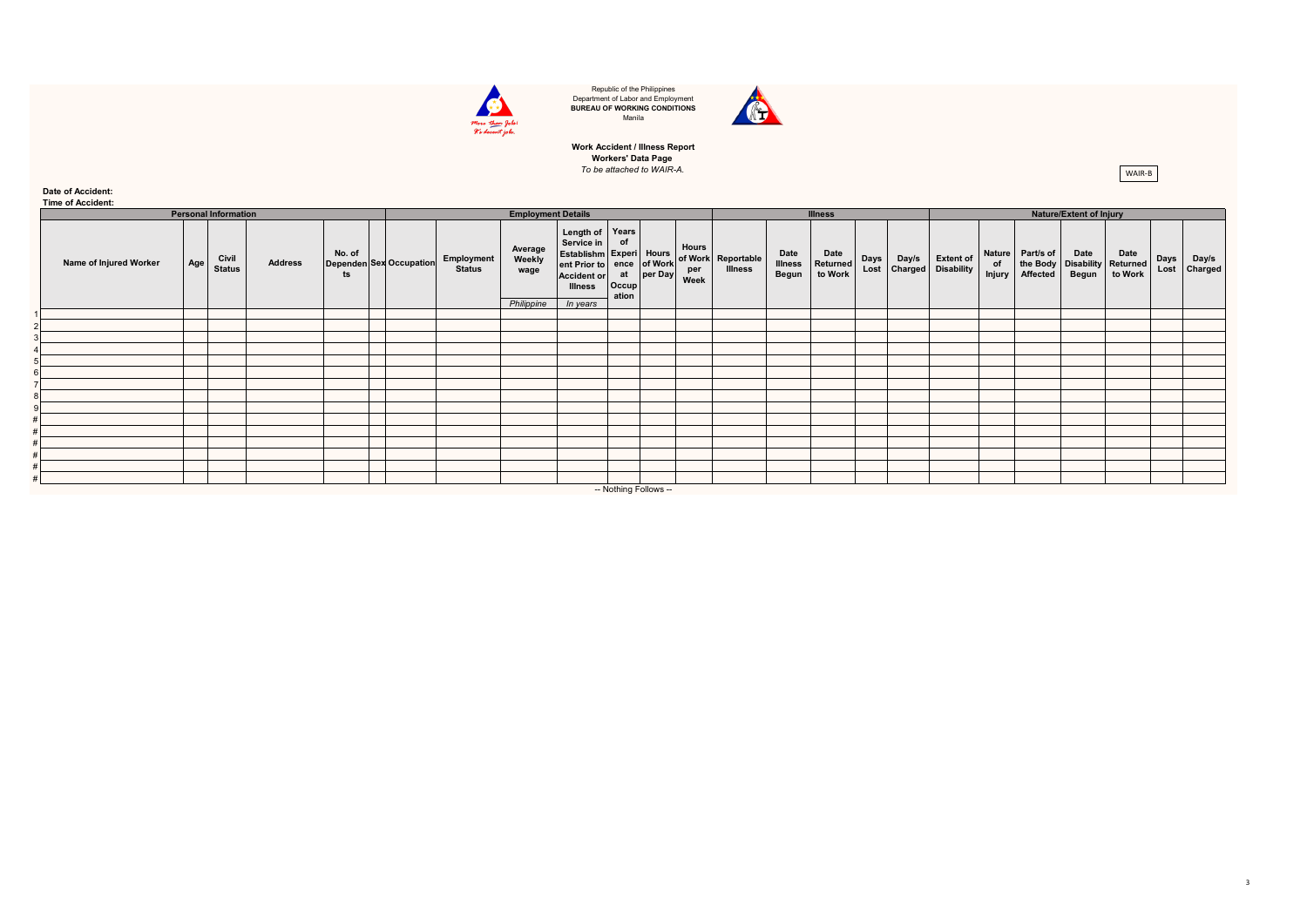|                 |                                                                  | <b>ILO Occupational Accidents / Injuries, 1996</b>                                                                                                                                                                                                                                                                                                                                                                                 |
|-----------------|------------------------------------------------------------------|------------------------------------------------------------------------------------------------------------------------------------------------------------------------------------------------------------------------------------------------------------------------------------------------------------------------------------------------------------------------------------------------------------------------------------|
| C <sub>1</sub>  | <b>Fractures</b>                                                 | Includes simple fractures; fractures with injuries to soft parts of the body<br>(compound fractures); fractures with injuries to articulations (dislocations, etc.); fractures with internal or nerve injuries.                                                                                                                                                                                                                    |
| C <sub>2</sub>  | <b>Dislocations</b>                                              | Includes subluxations and displacements. Excludes fracture dislocations.                                                                                                                                                                                                                                                                                                                                                           |
| C <sub>3</sub>  | Sprains and strains                                              | Includes, unless associated with an open wound, the ruptures, tears and lacerations of muscles, tendons, ligaments and joints, as well as hernias due<br>to overexertion.                                                                                                                                                                                                                                                          |
| C <sub>4</sub>  | Concussions and other<br>internal injuries                       | Includes, unless fractures are involved, all internal contusions, hemorrhages, lacerations, ruptures. Excludes those injuries with fracture.                                                                                                                                                                                                                                                                                       |
| C <sub>5</sub>  | Amputations and<br>Enucleations                                  | Includes traumatic avulsion of the eye.                                                                                                                                                                                                                                                                                                                                                                                            |
| C <sub>6</sub>  | Other wounds                                                     | Includes lacerations, open wounds, cuts, contusions with wounds, scalp wounds, as well as loss of nails or ears; includes wounds involving injury to<br>nerves. Excludes traumatic amputations, enucleations; avulsion of the eye; compound fractures; burns with open wounds; superficial injuries.                                                                                                                               |
| C7              | Superficial injuries                                             | Includes abrasions, scratches, blisters, bites of non-venomous insects, superficial wounds; also includes superficial injuries to foreign bodies entering<br>the eye.                                                                                                                                                                                                                                                              |
| C <sub>8</sub>  | Contusions and<br>crushing                                       | Includes hemarthrosis, hematoma and bruises; contusions and crushing associated with superficial injuries. Excludes concussions; contusions and<br>crushing with fracture; and contusions and crushing with an open wound.                                                                                                                                                                                                         |
| C9              | <b>Burns</b>                                                     | Includes burns from hot objects; from fire; scalds; friction burns; radiation burns (infrared); chemical burns (external burns only); burns with open wound.<br>Excludes burns due to swallowing a corrosive or caustic substance; sunburns; effects of lightning; burns due to electric current; and radiation effects<br>other than burns.                                                                                       |
| C <sub>10</sub> | Acute poisonings                                                 | Includes the acute effects of the injection, ingestion, absorption or inhalation of toxic, corrosive or caustic substances; bites of venomous animals;<br>asphyxiation by carbon monoxide or other toxic gases. Excludes external chemical burns.                                                                                                                                                                                  |
| C <sub>11</sub> | <b>Effects of weather</b><br>exposure, and related<br>conditions | Includes effects of reduced temperature (frostbite); the effects of heat and insulation (heatstroke, sunstroke); barotrauma (effects of high altitude,<br>decompression); the effects of lightning; sound trauma (total or partial loss of hearing as a separate injury, not a sequela of another injury).                                                                                                                         |
|                 | C12 Asphyxia                                                     | Includes drowning, asphyxiation or suffocation by compression, constriction or strangulation; also includes asphyxiation by suppression or reduction of<br>oxygen in the surrounding atmosphere and asphyxiation by foreign bodies in the respiratory tract. Excludes asphyxiation by carbon monoxide or other<br>toxic gases.                                                                                                     |
| C <sub>13</sub> | <b>Effects of electric</b><br>currents                           | Includes electrocution, electrical shock and burns due to electric currents. Excludes burns caused by hot parts of electrical appliances (70) and the<br>effects of lightning.                                                                                                                                                                                                                                                     |
| C <sub>14</sub> | <b>Effects of radiations</b>                                     | Includes effects caused by X-rays, radioactive substances, ultraviolet rays, ionizing radiations. Excludes burns due to radiations and sunstroke.                                                                                                                                                                                                                                                                                  |
| C <sub>15</sub> | Multiple injuries of<br>different nature                         | This group should be used only for cases where the injured person sustained several injuries of a different nature and no injury is obviously more<br>severe than the others. In a case of multiple injuries suffered in one accident where one of the injuries is obviously more severe than the others, then<br>this accident should be classified in the group corresponding to the nature of the more obviously severe injury. |
| C <sub>16</sub> | Other and unspecified<br>injuries                                | This group should only be used to classify injuries which cannot be classified elsewhere, such as infections. Includes various early complications of<br>trauma and pathological reactions which should be classified in this group only when the nature of the antecedent injury is unknown.                                                                                                                                      |